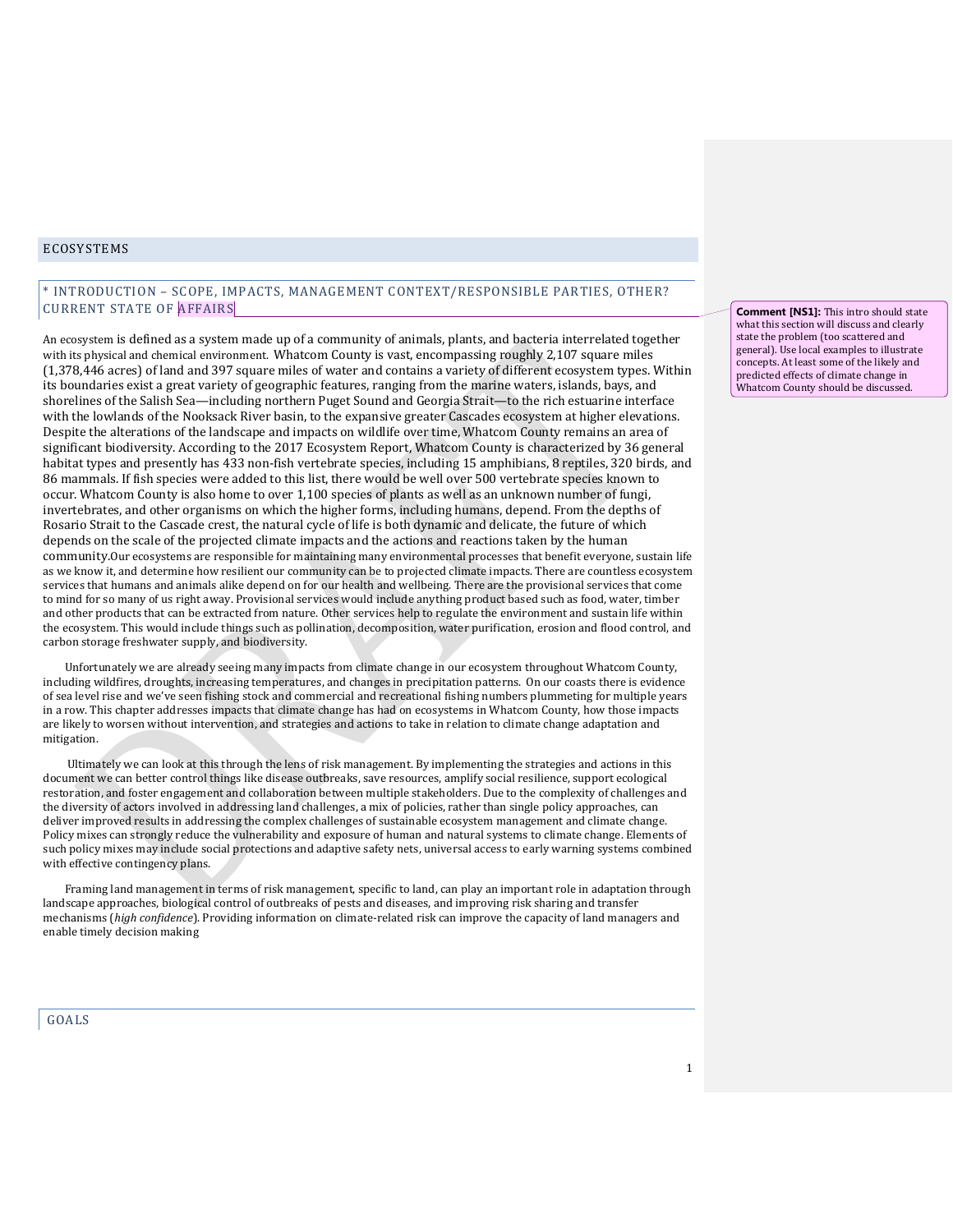Three ecosystem specific goals have been proposed that echo the overarching goals for the Natural Resources section.

### **Conserving existing carbon stores and enhancing carbon sequestration**

Ecosystem services like carbon sequestration and storage should play a central role in our climate change response, both toward achieving net carbon neutral or net negative targets and as a by-product of the other goals described below. Wetland, estuary, and forest ecosystems are capable of storing much more carbon than they release, accumulated in soil and sediments, live plant and animal tissues, and wood, and in some instances (e.g., in peatlands and conifer forests of the Pacific Northwest) to hold this carbon for centuries. Even in ecosystems where vegetation and soil carbon reservoirs reach saturation and the annual net removal of CO2 from the atmosphere declines towards zero, carbon stocks can be maintained. Retaining, restoring, and expanding these critical habitats will therefore have outsized positive benefits. County Executive Sidhu's initiative to plant one million trees is an example of reforestation to increase carbon sequestration and provide a host of ancillary ecological services. Other land-based options to increase carbon storage on working forests may focus on changes in timber harvest practices (e.g., longer rotations, retaining downwood, and increased buffers and set-asides to protect sensitive resources), while agriculture land practices provide options to build soils richer in carbon. An effective strategy for carbon storage also requires protecting accumulated carbon in vegetation and soils from future catastrophic loss (or sink reversal) triggered by disturbances such as flood, drought, fire, or pest outbreaks, or future poor management.

#### **Developing ecosystem resiliency**

Ecosystems and their component elements, including biodiversity, and associated processes are not equally vulnerable to ongoing, gradual changes in climate, and extreme perturbations from storms, floods, droughts, or wildfires. Ecosystem resiliency is defined as "the capacity of a system to absorb disturbance and reorganize while undergoing change so as to still retain essentially the same function, structure, identity, and feedbacks." Ecosystems most at risk are those that are already degraded or near the limits of tolerance. Low resiliency may be exacerbated by loss of key species, introduction of invasive species, including diseases, and reduction and fragmentation of habitats, factors that may or may not be related to climate change. As such, reversing or mitigating these factors can increase resilience. For example, restoring American beavers may mitigate for lower snowpack and increasingly dry summers by holding more water on the landscape. Similarly, connecting natural areas may allow plant and animal communities to adapt as climate zones shift northward and to higher elevations. Sustainable ecosystem management can also contribute to resiliency in various ways, which may require reduced extraction of natural resources, expanding protected areas, combatting invasive species, and managing for species at risk. The ability for all of the components that make up the ecosystem to function effectively is essential for the overall health of our natural resources.

### **Protecting and restoring ecosystems**

Climate change response should also include strategies to protect natural ecosystems and restore ecosystems that are in degraded condition. Shorelines and stream banks degraded by erosion, forests with trees in poor health, and wetlands dominated by invasive species provide lower levels of ecological services and are at risk of loss of functions. Restoring degraded ecosystems is also a response to climate change because stressors are predicted to increase, including more intense rain and wind storms, floods, periods of extreme heat, drought, and wildfire, higher sea levels and damaging waves. For example, in Whatcom County, ongoing coastal erosion will only intensify as sea levels rise, adding to land use pressure. A proactive strategy is to restore, revegetate, and strengthen coastlines to withstand changing conditions before they occur. More generally, this strategy focuses on the resiliency aspects that will be affected by the changing climate, especially the changes that are inevitable as well as compensating for more extreme impacts if climate policy falls short.

## STRATEGIES, ACTIONS AND BENEFITS

In this section we will break down the strategies and actions necessary to reach the goals we have set. These recommendations tie in with strategies listed in several plans previously approved by the County. We have also identified the relevant departments that individual actions can be delegated to, to assist in the implementation of this Climate Action Plan.

Many land-related responses that contribute to climate change adaptation and mitigation can also minimize land degradation. This can include things like soil organic carbon management, ecosystem conservation and land restoration. While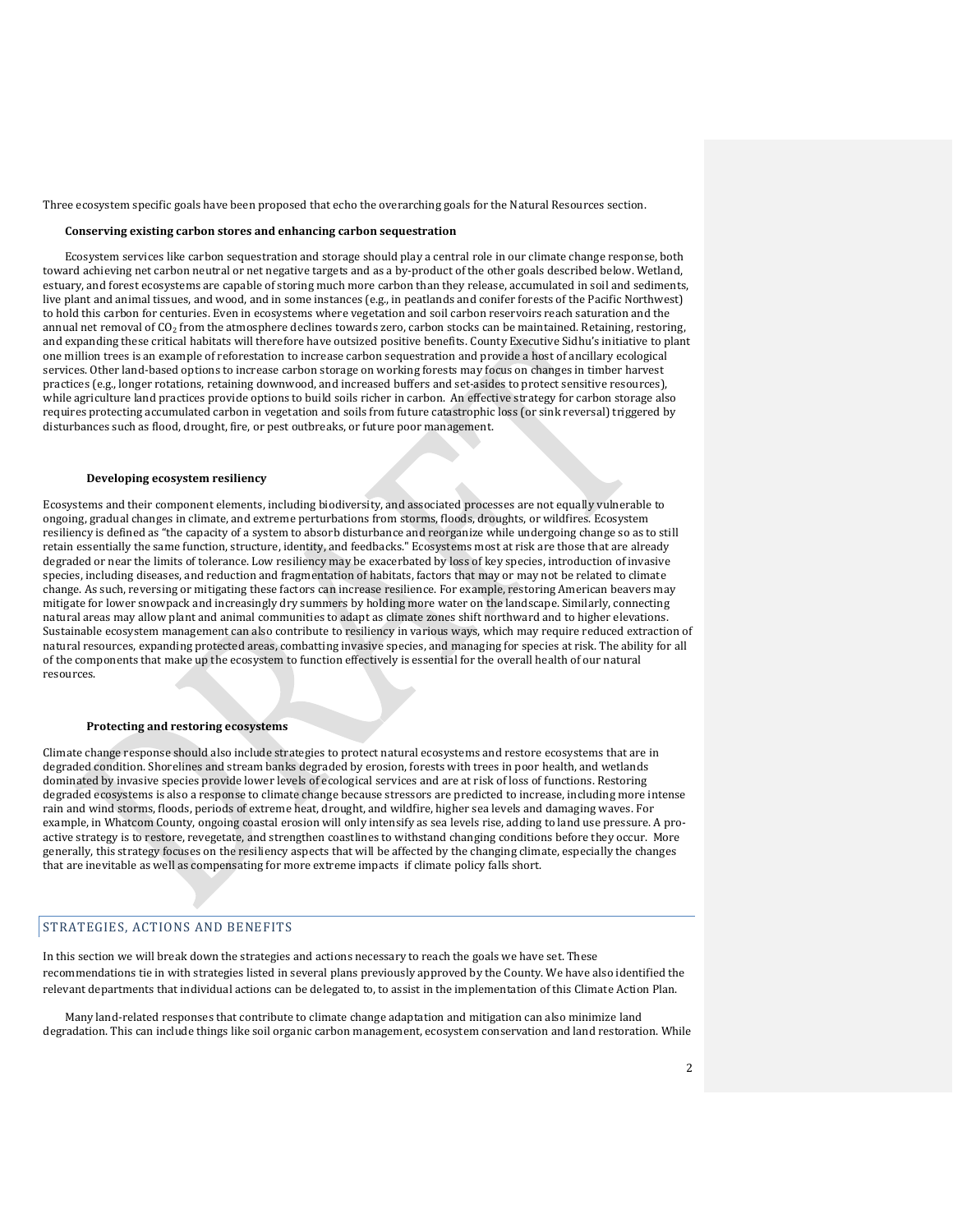some response options have immediate impacts, others take decades to deliver measurable results. Examples of response options with immediate impacts include the conservation of high-carbon at risk ecosystems such as peatlands, wetlands, and forests. Examples that provide multiple ecosystem services and functions, but take more time to deliver, include afforestation and reforestation as well as the restoration of high-carbon ecosystems, agroforestry, and the reclamation re-carbonization of degraded soils.

A wide range of adaptation and mitigation strategies have the potential to contribute to sustainable development and enhancement of ecosystem functions and services. These include preserving and restoring critical natural ecosystems such as peatlands, coastal lands, and forests; biodiversity conservation, reducing conversion of land, fire management, soil management, as well as most risk management options (e.g., use of local seeds, disaster risk management planning, etc.).

## STRATEGIES

### *Education, Outreach & Monitoring*

- 1. Provide education on the importance of ecosystem resilience and the projected climate impacts on ecosystems
- 2. Provide technical, logistical, and financial support for citizen and community efforts to address climate impacts and build climate resilience

### *Planning & Development*

- 1. Update land use and development code to incorporate projected climate change impacts to reduce development impacts in climate impact zones and improve protections for climate resilience areas and other areas vulnerable to climate change
- *2.* Preserve and enhance ecosystems to restore hydrologic processes, improve air and water quality, store carbon, maintain ecological connectivity and build climate resilience
- *3.* Implement long-term monitoring to assess climate trends, ecosystem impacts, including assessment of ecosystem resilience,

### *Strategy and Action Table*

| <b>Education &amp; Outreach</b>                                                                                                                |                                                                                                                                                                                                                                                                                                                                                                                                                                                                                                                                                                                                                                                                                                  |
|------------------------------------------------------------------------------------------------------------------------------------------------|--------------------------------------------------------------------------------------------------------------------------------------------------------------------------------------------------------------------------------------------------------------------------------------------------------------------------------------------------------------------------------------------------------------------------------------------------------------------------------------------------------------------------------------------------------------------------------------------------------------------------------------------------------------------------------------------------|
| <b>Strategy: Provide</b><br>education on the<br>importance of<br>ecosystem resilience<br>and the projected<br>climate impacts on<br>ecosystems | 1. Partner with the City of Bellingham, Western Washington University, and other<br>agencies to promote climate change education in school systems, work places,<br>and other community venues<br>2.<br>Utilize the Whatcom County Climate Science Summary to educate County staff<br>and advisory committees of observed trends and projected climate change<br>impacts<br>Develop educational tools and related outreach on importance of<br>3.<br>ecosystem services to build resilience to climate change, <i>i.e.</i> importance<br>of trees/forest cover, wetlands, floodplains to flood attenuation, clean air<br>and improved water holding capacity, moderating high temperatures, etc. |
| <b>Strategy: Provide</b><br>technical, logistical,<br>and financial support<br>for citizen and<br>community efforts to                         | 1. Facilitate a community tree-planting program to plant 1,000,000 native trees in<br>the next 5 years on previously non-forested land, including County owned lands<br>and by partnering with other organizations and private landowners<br>Support organizations like Whatcom Land Trust, Whatcom Conservation District,<br>2.                                                                                                                                                                                                                                                                                                                                                                 |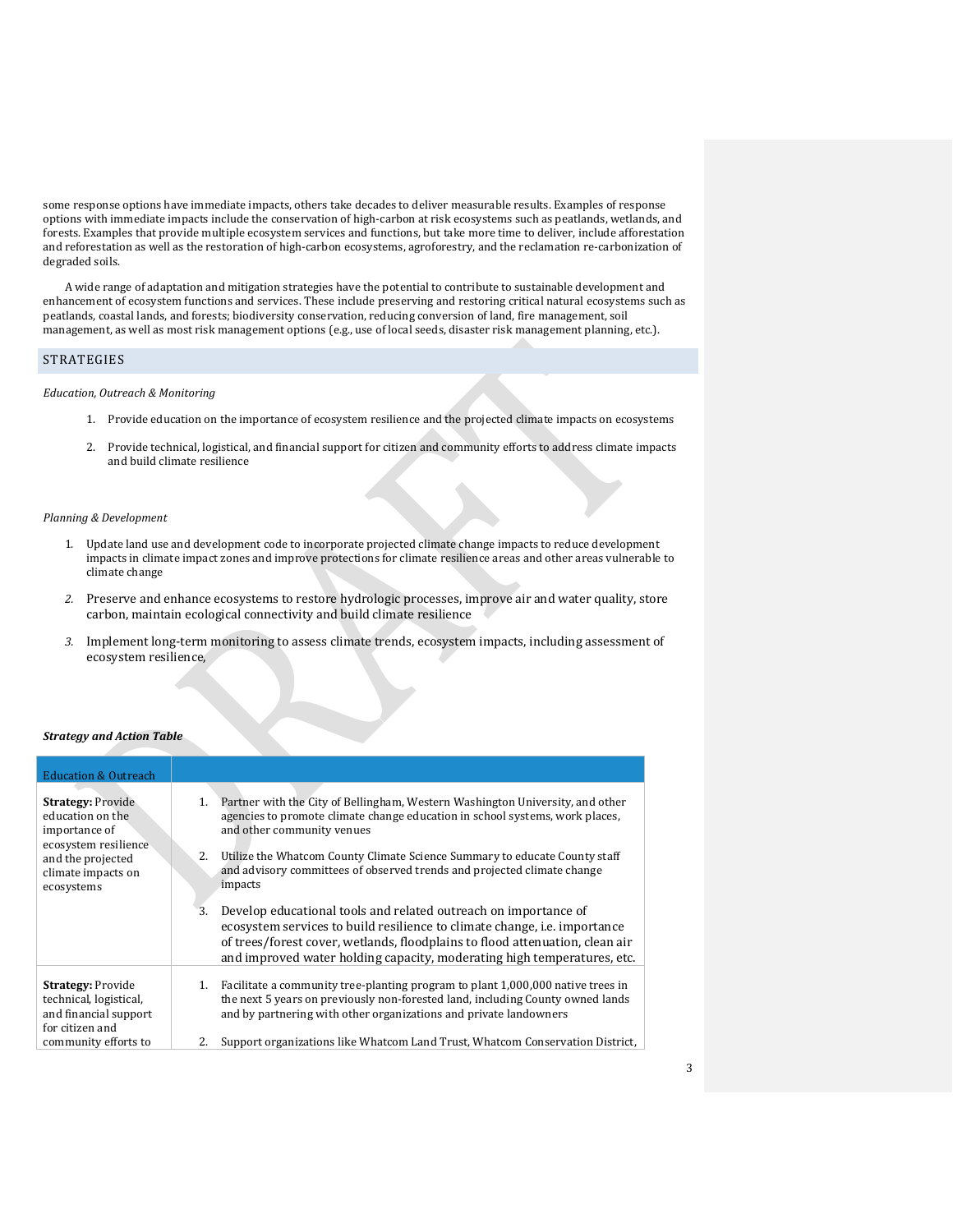| address climate<br>impacts and build<br>climate resilience                                                                                                                                                                                                                                 | and Nooksack Salmon Enhancement Association that build ecosystem resilience<br>to climate change through land protection, restoration, and community<br>engagement                                                                                                                                                                                                             |
|--------------------------------------------------------------------------------------------------------------------------------------------------------------------------------------------------------------------------------------------------------------------------------------------|--------------------------------------------------------------------------------------------------------------------------------------------------------------------------------------------------------------------------------------------------------------------------------------------------------------------------------------------------------------------------------|
| Planning &<br>Development                                                                                                                                                                                                                                                                  |                                                                                                                                                                                                                                                                                                                                                                                |
| Strategy: Update land<br>use and development<br>code to incorporate<br>projected climate<br>change impacts to<br>reduce development<br>impacts in climate<br>impact zones and<br>improve protections<br>for climate resilience<br>areas and other areas<br>vulnerable to climate<br>change | 1. Conduct vulnerability assessments relative to projected climate changes when<br>planning and developing public works and other County projects and performing<br>ongoing maintenance for County infrastructure(roads, bridges, stream crossings,<br>buildings)                                                                                                              |
|                                                                                                                                                                                                                                                                                            | 2.<br>Require vulnerability assessments relative to projected climate changes when<br>permitting private development or land use projects in or adjacent to climate<br>impact zones (100+ yr. floodplains, coastal shorelines, geohazard areas, etc.)                                                                                                                          |
|                                                                                                                                                                                                                                                                                            | Designate climate impact zones within the Critical Areas Ordinance and regulate<br>3.<br>according to projected climate impacts and climate resilience needs Geohazard<br>Zones and design climate migration corridors and refugia                                                                                                                                             |
|                                                                                                                                                                                                                                                                                            | 4. Consider future climate conditions into the identification of fish and wildlife<br>habitat conservation areas and wetlands.                                                                                                                                                                                                                                                 |
|                                                                                                                                                                                                                                                                                            | 5.<br>Increase areas protected from development to incorporate greater diversity of<br>topographic and climatic conditions to allow for shifts in species distribution<br>and ensure ecosystem resilience through development of green infrastructure<br>network that conserves migration routes, riparian and wetland habitats, other<br>critical habitat that ensure climate |
|                                                                                                                                                                                                                                                                                            | 6. Maintain low-density zoning and rezone areas immediately adjacent to high-<br>value habitat areas and climate movement corridors to maintain larger,<br>undisturbed tracts of intact ecosystems.                                                                                                                                                                            |
|                                                                                                                                                                                                                                                                                            | 7. Protect wetlands, riparian areas, and associated buffers from logging and other<br>exempt stressors.                                                                                                                                                                                                                                                                        |
|                                                                                                                                                                                                                                                                                            | 8. Incorporate climate change projections into the Ecosystem Plan and develop an<br>adaptation plan.                                                                                                                                                                                                                                                                           |
| Preserve and<br>enhance ecosystems<br>to restore hydrologic<br>processes, improve<br>air and water quality,<br>store carbon.<br>maintain ecological<br>connectivity and<br>build climate<br>resilience                                                                                     | 9.<br>Significantly increase the rate and scale of conservation easement acquisition<br>through the Purchase of Development Rights Program on important ecosystems                                                                                                                                                                                                             |
|                                                                                                                                                                                                                                                                                            | 10. As part of the County's Natural Resource Marketplace, develop a carbon<br>valuation program to compensate property owners who voluntary protect and<br>increase carbon stores (forests, wetlands, soils) to mitigate climate impacts                                                                                                                                       |
|                                                                                                                                                                                                                                                                                            | 11. Restoring the structure, function, and spatial extent of floodplains                                                                                                                                                                                                                                                                                                       |
|                                                                                                                                                                                                                                                                                            | 12. Enhance the River and Flood Program to further restore floodplain connectivity<br>and restore native vegetation and forest ecosystems within floodplains to<br>enhance natural flood storage and mitigate flood impacts to ecosystems.                                                                                                                                     |
|                                                                                                                                                                                                                                                                                            | 13. Protect and restore mature forest stands that form connected habitat blocks<br>from the Puget Sound to the Cascade Mountains (e.g., Chuckanut Wildlife<br>Corridor, Nooksack River and associated tributaries) through development and<br>adoption of development regulations and management guidelines                                                                    |
| Implement long-term<br>monitoring to assess<br>climate trends,                                                                                                                                                                                                                             | 14. Monitor the status of critical areas and priority habitats (including ecological<br>processes sustaining them and factors limiting them) and incorporate findings<br>into planning and regulatory updates.                                                                                                                                                                 |